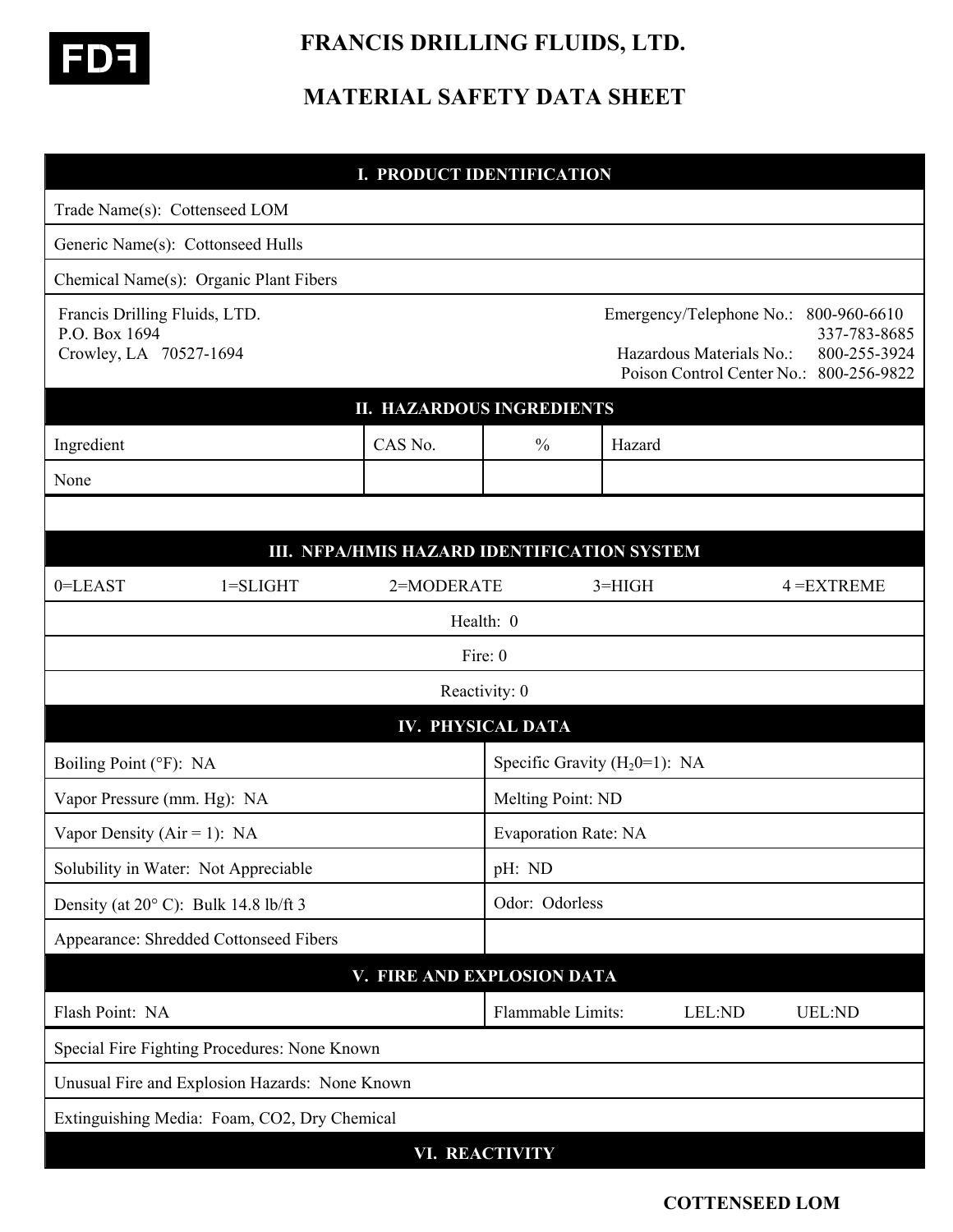| Stability: Stable                                                                                                |                             |                                 |  |  |
|------------------------------------------------------------------------------------------------------------------|-----------------------------|---------------------------------|--|--|
| Hazardous Polymerization: Will Not Occur                                                                         |                             |                                 |  |  |
| Incompatibility: Strong Oxidizers                                                                                |                             |                                 |  |  |
| Hazardous Decomposition: Not Available                                                                           |                             |                                 |  |  |
| VII. HEALTH HAZARD INFORMATION                                                                                   |                             |                                 |  |  |
| Entry into body is not expected when observing industrial hygiene procedures.<br>Routes of Exposure and Effects: |                             |                                 |  |  |
| Skin: None reported                                                                                              |                             |                                 |  |  |
| Eyes: None reported                                                                                              |                             |                                 |  |  |
| Inhalation: None reported                                                                                        |                             |                                 |  |  |
| Ingestion: None reported                                                                                         |                             |                                 |  |  |
| Permissible Exposure Limits: (for air contaminants) ND                                                           |                             |                                 |  |  |
| OSHA PEL (8hr. TWA): NA                                                                                          |                             |                                 |  |  |
| <b>ACGIH TLV: NA</b>                                                                                             |                             |                                 |  |  |
| Carcinogenicity:                                                                                                 |                             |                                 |  |  |
| Listed By NTP: No Listed                                                                                         | Listed By: IARC: Not Listed | Listed By OSHA: Not Listed      |  |  |
| Acute Oral LD50:                                                                                                 | Acute Dermal LD50:          | <b>Aquatic Toxicology LC50:</b> |  |  |
| Emergency and First Aid Procedures:                                                                              |                             |                                 |  |  |
| Skin: None required                                                                                              |                             |                                 |  |  |
| Eyes: In case of contact with eyes, flush with plenty of fresh water.                                            |                             |                                 |  |  |
| Ingestion: None required                                                                                         |                             |                                 |  |  |
| Inhalation: None required                                                                                        |                             |                                 |  |  |
| Additional Health Hazard Information:: Avoid direct contact with eyes, skin and mouth.                           |                             |                                 |  |  |
| VIII. HANDLING AND USE PRECAUTIONS                                                                               |                             |                                 |  |  |
| Steps to be Taken if Material is Released or Spilled: Sweep up into container, recycle, if possible.             |                             |                                 |  |  |
| Waste Disposal Methods: Disposal in industrial landfill, according to applicable laws.                           |                             |                                 |  |  |
| Handling and Storage Precautions: Avoid spillage as floors may become slippery<br>Store in sealed containers.    |                             |                                 |  |  |
| IX. INDUSTRIAL HYGIENE CONTROL MEASURES                                                                          |                             |                                 |  |  |
| Ventilation Requirements: Local or Mechanical Exhaust                                                            |                             |                                 |  |  |
| Respirator: OSHA approved respirator                                                                             |                             |                                 |  |  |
| Eye Protection: Chemical safety glasses, face shield may be needed                                               |                             |                                 |  |  |
| Gloves: Chemical Rubber Gloves                                                                                   |                             |                                 |  |  |
| Other Protective Clothing or Equipment:                                                                          |                             |                                 |  |  |